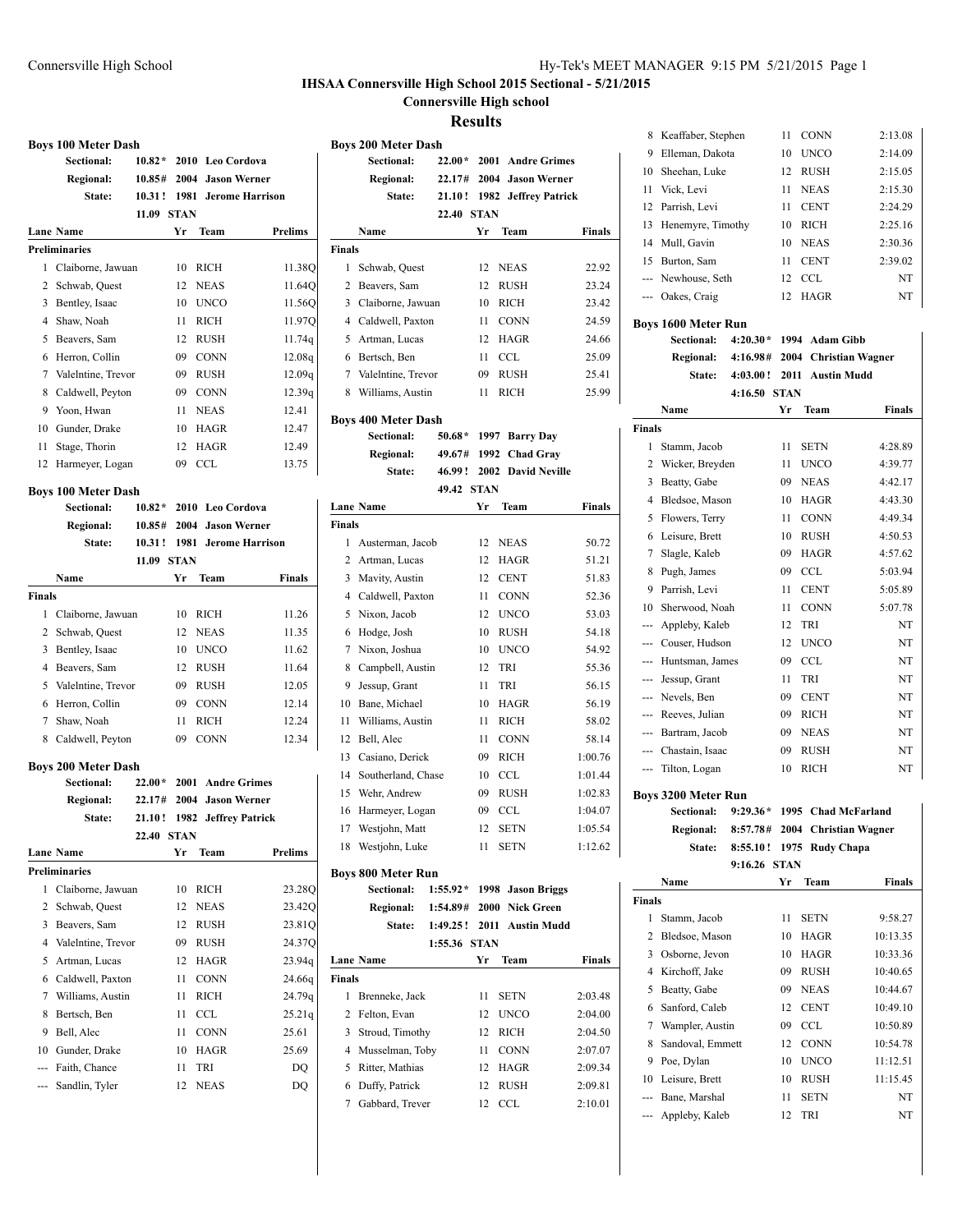### **IHSAA Connersville High School 2015 Sectional - 5/21/2015 Connersville High school**

|               | Finals  (Boys 3200 Meter Run)               |            |    |                  |                        | Dillman, Brandon<br>3                  |
|---------------|---------------------------------------------|------------|----|------------------|------------------------|----------------------------------------|
|               | --- Couser, Evan                            |            | 09 | <b>UNCO</b>      | NT                     | 4 Burelison, Mitchell                  |
|               | --- Myers, Brent                            |            | 10 | <b>CCL</b>       | NT                     | 5 Sheehan, Ike                         |
|               | --- Bartram, Jacob                          |            | 09 | <b>NEAS</b>      | NT                     | 6 Herron, Collin                       |
|               | --- Lair. Ben                               |            | 10 | <b>CENT</b>      | NT                     | Jessup, Garrett<br>7                   |
|               | --- Flowers, Terry                          |            | 11 | <b>CONN</b>      | NT                     | 8 Anderson, Garrett                    |
|               | --- Tilton, Logan                           |            | 10 | <b>RICH</b>      | NT                     | 9 Davis, Zac                           |
|               | --- Reeves, Julian                          |            | 09 | <b>RICH</b>      | NT                     | 10 Beasley, Justin                     |
|               |                                             |            |    |                  |                        | 11<br>Templin, Brett                   |
|               | <b>Boys 110 Meter Hurdles</b>               |            |    |                  |                        | 12 Harrison, Zach                      |
|               | Sectional:                                  | $14.70*$   |    |                  | 1994 Lawrence Baker    | Schuler, Andrew<br>13                  |
|               | Regional:                                   | 14.48#     |    |                  | 2002 Brad Higginbotham | 14 Dare, Ravi                          |
|               | State:                                      | 13.40!     |    | 1976 Jerry Hill  |                        | 15 Hilbert, Bryant                     |
|               |                                             | 14.85 STAN | Yr |                  | <b>Prelims</b>         | 16 O'Brien, Xavier                     |
|               | <b>Lane Name</b>                            |            |    | Team             |                        |                                        |
|               | <b>Preliminaries</b>                        |            |    |                  |                        | <b>Boys 4x100 Meter Rela</b>           |
|               | 1 Dillman, Brandon                          |            | 12 | <b>CENT</b>      | 16.86Q                 | 42<br>Sectional:                       |
|               | 2 Gonzalez, Colton                          |            | 12 | <b>CONN</b>      | 17.24Q                 | <b>Bennett, Smith, Ekwealor</b>        |
|               | 3 O'Brien, Xavier                           |            | 11 | <b>RICH</b>      | 17.14Q                 | <b>Regional:</b><br>43                 |
|               | 4 Hallgarth, Jeremy                         |            | 12 | <b>RUSH</b>      | 17.25Q                 | <b>K Bennett, J Lautzenheis</b>        |
|               | 5 Jessup, Garrett                           |            | 12 | TRI              | 17.54q                 | 41<br>State:                           |
|               | 6 Anderson, Garrett                         |            | 10 | <b>NEAS</b>      | 17.66g                 | D Young, J Patrick, G Mo               |
|               | 7 Hazelrigg, Jordan                         |            | 12 | <b>CONN</b>      | 17.88q                 | 42<br>Team                             |
| 8             | Templin, Brett                              |            | 11 | HAGR             | 17.96g                 |                                        |
|               | 9 Sheehan, Ike                              |            | 10 | <b>RUSH</b>      | 18.28                  | <b>Finals</b><br>1 Rushville Consolida |
|               | 10 Davis, Zac                               |            | 11 | <b>HAGR</b>      | 18.46                  |                                        |
| 11            | Wankerl, Antonio                            |            | 09 | <b>CENT</b>      | 19.01                  | Beavers, Sam 12                        |
|               | 12 Wagers, Elijah                           |            | 12 | NEAS             | 19.21                  | Yager, Keith 10                        |
|               | 13 Hilbert, Bryant                          |            | 10 | <b>CCL</b>       | 20.60                  | Sheehan, Ike 10                        |
|               | 14 Harrison, Zach                           |            | 10 | RICH             | 21.99                  | Kemp, Taylor 10                        |
|               | <b>Boys 110 Meter Hurdles</b>               |            |    |                  |                        | 2 Northeastern                         |
|               | Sectional:                                  | $14.70*$   |    |                  | 1994 Lawrence Baker    | Yoon, Hwan 11                          |
|               | Regional:                                   | 14.48#     |    |                  | 2002 Brad Higginbotham | Anderson, Garrett                      |
|               | State:                                      | 13.40!     |    | 1976 Jerry Hill  |                        | Sandlin, Tyler 12                      |
|               |                                             | 14.85 STAN |    |                  |                        | 3 Union County                         |
|               | Name                                        |            | Yr | Team             | <b>Finals</b>          | Beasley, Justin 09                     |
| <b>Finals</b> |                                             |            |    |                  |                        | Lugo Lora, Bryan                       |
|               | 1 Hallgarth, Jeremy                         |            | 12 | <b>RUSH</b>      | 16.03                  | Daggy, Aaron 10                        |
|               | 2 Dillman, Brandon                          |            | 12 | <b>CENT</b>      | 16.08                  | 4 Connersville                         |
|               | 3 Gonzalez, Colton                          |            | 12 | <b>CONN</b>      | 16.73                  | Stamm, Andrew 1                        |
|               | 4 O'Brien, Xavier                           |            | 11 | RICH             | 16.94                  | Hazelrigg, Jordan                      |
| 5             | Jessup, Garrett                             |            | 12 | TRI              | 17.26                  | Caldwell, Peyton (<br>5 Centerville    |
|               | 6 Hazelrigg, Jordan                         |            | 12 | <b>CONN</b>      | 17.71                  | Burelison, Mitche                      |
|               | 7 Anderson, Garrett                         |            | 10 | NEAS             | 17.83                  |                                        |
| 8             | Templin, Brett                              |            | 11 | <b>HAGR</b>      | 18.09                  | Nugyen, Toney 09                       |
|               |                                             |            |    |                  |                        | Burke, David 11                        |
|               | <b>Boys 300 Meter Hurdles</b><br>Sectional: | $37.90*$   |    |                  | 1997 Nathan Weisenborn | 6 Hagerstown<br>Barber, Clayton 11     |
|               | Regional:                                   | 38.02#     |    |                  | 1997 Nathan Weisenborn |                                        |
|               | State:                                      | 36.26!     |    | 2007 Bryce Brown |                        | Gunder, Drake 10                       |
|               |                                             | 38.78 STAN |    |                  |                        | Rich, Noah 10                          |
|               | Lane Name                                   |            | Yr | Team             | Finals                 | Cambridge City Lin                     |
| Finals        |                                             |            |    |                  |                        | Bertsch, Ben 11<br>Newhouse, Seth 1    |
|               | 1 Gonzalez, Colton                          |            | 12 | <b>CONN</b>      | 40.87                  |                                        |
|               | 2 Hallgarth, Jeremy                         |            | 12 | <b>RUSH</b>      | 41.03                  | Mettler, Carter 09<br>Gulde, Nathan 10 |
|               |                                             |            |    |                  |                        |                                        |

|    |                                                   | Results  |      |                      |       |  |  |
|----|---------------------------------------------------|----------|------|----------------------|-------|--|--|
| 3  | Dillman, Brandon                                  |          | 12.  | <b>CENT</b>          | 42.23 |  |  |
| 4  | Burelison, Mitchell                               |          | 12   | <b>CENT</b>          | 43.47 |  |  |
| 5  | Sheehan, Ike                                      |          | 10   | <b>RUSH</b>          | 44.14 |  |  |
| 6  | Herron, Collin                                    |          | 09   | <b>CONN</b>          | 44.35 |  |  |
| 7  | Jessup, Garrett                                   |          | 12   | TRI                  | 44.54 |  |  |
| 8  | Anderson, Garrett                                 |          | 10   | <b>NEAS</b>          | 44.89 |  |  |
| 9  | Davis, Zac                                        |          | 11   | <b>HAGR</b>          | 45.45 |  |  |
| 10 | Beasley, Justin                                   |          | 09   | <b>UNCO</b>          | 46.47 |  |  |
| 11 | Templin, Brett                                    |          | 11   | <b>HAGR</b>          | 47.34 |  |  |
| 12 | Harrison, Zach                                    |          | 10   | <b>RICH</b>          | 47.54 |  |  |
| 13 | Schuler, Andrew                                   |          | 10   | <b>NEAS</b>          | 48.09 |  |  |
| 14 | Dare, Ravi                                        |          | 09   | <b>UNCO</b>          | 48.88 |  |  |
| 15 | Hilbert, Bryant                                   |          | 10   | CCL.                 | 49.04 |  |  |
| 16 | O'Brien, Xavier                                   |          | 11   | <b>RICH</b>          | 50.83 |  |  |
|    | <b>Boys 4x100 Meter Relay</b>                     |          |      |                      |       |  |  |
|    | Sectional:                                        | $42.99*$ |      | 2004 Richmond        |       |  |  |
|    | Bennett, Smith, Ekwealor, McCarty                 |          |      |                      |       |  |  |
|    | <b>Regional:</b>                                  |          |      | 43.11# 2004 Richmond |       |  |  |
|    | K Bennett, J Lautzenheiser, S Ekwealor, S McCarty |          |      |                      |       |  |  |
|    | State:                                            | 41.02!   | 1982 |                      |       |  |  |

### **D Young, J Patrick, G Moore, A Price 42.65 STAN Team Relay Finals** 1 Rushville Consolidated 45.32 ers, Sam 12 Keim, Zach 12 Keith 10 Valelntine, Trevor 09 hetan, Ike 10 Seals, Jon 12 t, Taylor 10 2 Northeastern 45.39 Hwan 11 Austerman, Jacob 12 From, Garrett 10 Schwab, Quest 12 lin, Tyler 12  $36.51$ ley, Justin 09 Bentley, Isaac 10 Lora, Bryan 12 Haas, Luke 09 y, Aaron 10 Nixon, Joshua 10  $\frac{47.11}{ }$ m, Andrew 11 Gonzalez, Colton 12 Irigg, Jordan 12 Herron, Collin 09 well, Peyton 09  $\text{t}$ ille  $\text{t}$  47.76 lison, Mitchell 12 Smith, Garren 12 en, Toney 09 Odom, Dillon 12 e, David 11 6 Hagerstown 48.06 er, Clayton 11 Block, Martin 12 ler, Drake 10 Stage, Thorin 12 Noah 10 McMillan, Cody 11 dge City Lincoln DQ ch, Ben 11 Southerland, Chase 10 nouse, Seth 12 Hilbert, Bryant 10 er, Carter 09 Harmeyer, Logan 09

|               | --- Richmond                                              | DQ                                     |
|---------------|-----------------------------------------------------------|----------------------------------------|
|               | Claiborne, Jawuan 10                                      | Powell, Cory 10                        |
|               | Williams, Austin 11                                       | Shaw, Noah 11                          |
|               | Davis, Dre 11                                             | Hughes, Brandon 10                     |
|               | Deloney, Jarell 09                                        | Collins, Dylan 11                      |
|               |                                                           |                                        |
|               | <b>Boys 4x400 Meter Relay</b><br>$3:30.56*$<br>Sectional: | 2001 New Castle                        |
|               | Coatie, Crowe, Polk, Lawson                               |                                        |
|               |                                                           | Regional: 3:22.52# 2004 Warren Central |
|               | S Whittington, B Ellington, C Ragle, J Hodges             |                                        |
|               | 3:13.66!<br><b>State:</b>                                 | 1980                                   |
|               | K Carter, C Peterson, W Monogan, S Burnett                |                                        |
|               | 3:21.06 STAN                                              |                                        |
|               | <b>Lane Team</b>                                          | <b>Finals</b><br>Relay                 |
| <b>Finals</b> |                                                           |                                        |
| 1             | Rushville Consolidated                                    | 3:31.31                                |
|               | Beavers, Sam 12                                           | Keim, Zach 12                          |
|               | Hallgarth, Jeremy 12                                      | Hodge, Josh 10                         |
|               | Sheehan, Luke 12                                          | Schombert, Luke 10                     |
|               | Sheehan, Ike 10                                           | Duffy, Patrick 12                      |
|               | 2 Centerville                                             | 3:35.93                                |
|               | Burelison, Mitchell 12                                    | Dillman, Brandon 12                    |
|               | Mavity, Austin 12                                         | Odom, Dillon 12                        |
|               | Schroeder, Phil 10                                        |                                        |
| 3             | Connersville                                              | 3:37.67                                |
|               | Caldwell, Paxton 11                                       | Stamm, Andrew 11                       |
|               | Gonzalez, Colton 12                                       | Musselman, Toby 11                     |
|               | Flowers, Terry 11                                         | Sullenberger, Mason 10                 |
| 4             | Northeastern                                              | 3:39.23                                |
|               | Yoon, Hwan 11                                             | Austerman, Jacob 12                    |
|               | Schwab, Quest 12                                          | Vick, Levi 11                          |
|               | Schuler, Andrew 10                                        | Berger, David 09                       |
|               | Sandlin, Tyler 12                                         | Anderson, Garrett 10                   |
| 5             | <b>Union County</b>                                       | 3:42.97                                |
|               | Wicker, Breyden 11                                        | Haas, Luke 09                          |
|               | Nixon, Jacob 12                                           | Lugo Lora, Bryan 12                    |
|               | Persinger, Gerritt 12                                     | Nixon, Joshua 10                       |
|               | Snyder, Matt 10                                           | Felton, Evan 12                        |
| 6             | Hagerstown                                                | 3:45.19                                |
|               | Hellwarth, Peter 12                                       | Artman, Lucas 12                       |
|               | Ritter, Mathias 12                                        | Bane, Michael 10                       |
|               | Templin, Brett 11<br>Davis, Zac 11                        | Hicks, Alec 10<br>Arnold, Nick 11      |
| 7             | Cambridge City Lincoln                                    | 3:46.47                                |
|               | Bertsch, Ben 11                                           | Gabbard, Trever 12                     |
|               | Newhouse, Seth 12                                         | Singer, Ben 12                         |
|               | Pugh, James 09                                            | Southerland, Chase 10                  |
| 8             | Richmond                                                  | 4:13.23                                |
|               | Meharry, Michael 09                                       | Casiano, Derick 09                     |
|               | Rivas, Ryan 09                                            | Leith, Jared 12                        |
|               | Brown, Nick 11                                            | Powell, Cory 10                        |
|               | Williams, Austin 11                                       | Deloney, Jarell 09                     |
| 9             | Tri                                                       | 4:22.42                                |
|               | Jessup, Grant 11                                          | Appleby, Kaleb 12                      |
|               | Campbell, Austin 12                                       | Butler, Seth 09                        |
|               | Melton, Triston 12                                        | Harding, Todd 11                       |
|               |                                                           |                                        |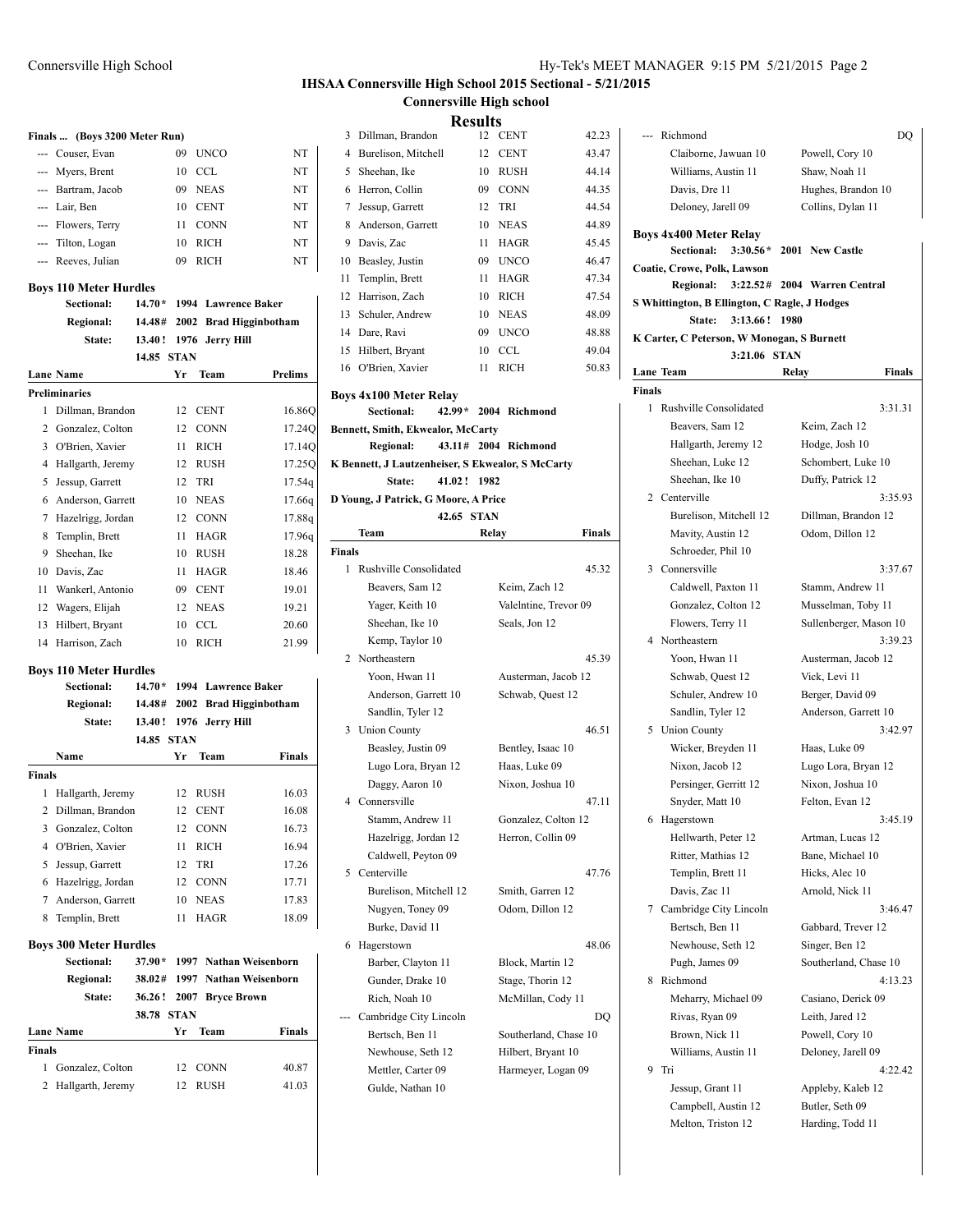### **IHSAA Connersville High School 2015 Sectional - 5/21/2015**

**Connersville High school**

**Results**

| <b>Boys 4x800 Meter Relay</b><br><b>Sectional:</b><br>Briggs, Caves, Haggenjos, Combs<br>Regional: 7:53.50# 2004 Center Grove<br>B Lewis, B Brown, A Berning, M Brandenburg<br>State: | 8:08.08* 1997 Richmond<br>7:38.62! 2011 Lawrence Central | <b>Boys High Jump</b><br>Sectional:<br><b>Regional:</b><br>State:<br>6-04.00 STAN<br>Name | 6-11# 1992 David Hart<br>Yr Team | 6-08* 2006 Ja'Rel Jordan<br>7-01.25! 1977 Jeff Woodard<br><b>Finals</b> | <b>Boys Shot Put</b><br>Sectional:<br><b>Regional:</b><br>Lane Name | State: 66-08.50! 1997 Jeremy Allen<br>54-11.00 STAN | 62-10* 2015 Nathon Trawick<br>63-01# 1994 Doug Epps<br>Yr Team<br>Finals |
|---------------------------------------------------------------------------------------------------------------------------------------------------------------------------------------|----------------------------------------------------------|-------------------------------------------------------------------------------------------|----------------------------------|-------------------------------------------------------------------------|---------------------------------------------------------------------|-----------------------------------------------------|--------------------------------------------------------------------------|
| A Turner, C Claflin, M Steele, M Dorsey                                                                                                                                               |                                                          | <b>Finals</b>                                                                             |                                  |                                                                         | <b>Finals</b>                                                       |                                                     |                                                                          |
| 7:56.23 STAN                                                                                                                                                                          |                                                          | 1 Hallgarth, Jeremy                                                                       | 12 RUSH                          | $5-10.00$                                                               | 1 Trawick, Nathon                                                   |                                                     | 12 RICH<br>$62 - 10.00*$                                                 |
| <b>Lane Team</b>                                                                                                                                                                      | Relay<br>Finals                                          | 2 Sullenberger, Mason                                                                     | 10 CONN                          | 5-08.00                                                                 | 2 Adams, Keeton                                                     |                                                     | 10 HAGR<br>48-08.00                                                      |
| <b>Finals</b>                                                                                                                                                                         |                                                          | 3 Block, Martin                                                                           | 12 HAGR                          | 5-06.00                                                                 | 3 Green, Dakota                                                     |                                                     | 10 NEAS<br>47-02.00                                                      |
| 1 Hagerstown                                                                                                                                                                          | 8:32.08                                                  | 4 Yager, Keith                                                                            | 10 RUSH                          | 5-04.00                                                                 | 4 Pennington, Jordan                                                | 12                                                  | RICH<br>46-06.00                                                         |
| Osborne, Jevon 10                                                                                                                                                                     | Bledsoe, Mason 10                                        | 4 Beasley, Justin                                                                         | 09 UNCO                          | 5-04.00                                                                 | 5 Minges, Clark                                                     | 10                                                  | <b>UNCO</b><br>44-04.50                                                  |
| Hicks, Alec 10                                                                                                                                                                        | Ritter, Mathias 12                                       | Persinger, Gerritt<br>---                                                                 | 12 UNCO                          | NH                                                                      | 6 Singer, Ben                                                       |                                                     | 12 CCL<br>41-11.50                                                       |
| Bane, Michael 10                                                                                                                                                                      | Oakes, Craig 12                                          | Jessup, Garrett<br>---                                                                    | 12 TRI                           | NH                                                                      | 7 Clark, Noah                                                       |                                                     | 11 HAGR<br>41-10.00                                                      |
| Slagle, Kaleb 09                                                                                                                                                                      |                                                          | Butler, Seth<br>---                                                                       | TRI<br>09                        | NH                                                                      | 8 Woolwine, Seth                                                    | 11                                                  | <b>CENT</b><br>41-03.50                                                  |
| 2 Connersville                                                                                                                                                                        | 8:38.00                                                  | Hazelrigg, Jordan<br>---                                                                  | 12 CONN                          | NH                                                                      | 9 Sturm, Brandon                                                    | 09                                                  | <b>RUSH</b><br>41-00.50                                                  |
| Sherwood, Noah 11                                                                                                                                                                     | Flowers, Terry 11                                        | Stage, Thorin<br>---                                                                      | 12 HAGR                          | NH                                                                      | 10 Deloney, Cameron                                                 | 12                                                  | <b>CENT</b><br>39-08.50                                                  |
| Keaffaber, Stephen 11                                                                                                                                                                 | Musselman, Toby 11                                       | Hilbert, Bryant<br>---                                                                    | 10 CCL                           | NH                                                                      | 11 Seabolt, Kyle                                                    | 11                                                  | TRI<br>38-08.50                                                          |
| Sandoval, Emmett 12                                                                                                                                                                   | Cirino, Alex 11                                          | Sandlin, Tyler<br>$\cdots$                                                                | 12 NEAS                          | NH                                                                      | 12 Harvey, Jake                                                     |                                                     | 11 UNCO<br>38-01.50                                                      |
| 3 Rushville Consolidated                                                                                                                                                              | 8:46.46                                                  | --- Berger, David                                                                         | 09 NEAS                          | NH                                                                      | 13 Morgan, Jeremy                                                   |                                                     | 12 CONN<br>37-08.00                                                      |
| Schombert, Luke 10                                                                                                                                                                    | Duffy, Patrick 12                                        | <b>Boys Pole Vault</b>                                                                    |                                  |                                                                         | 14 Hutchinson, Nick                                                 |                                                     | 12 RUSH<br>37-00.50                                                      |
| Hodge, Josh 10                                                                                                                                                                        | Sheehan, Luke 12                                         | $14-00*$<br>Sectional:                                                                    |                                  | 2015 Zach Keim                                                          | 15 Bostwick, Austin                                                 |                                                     | 12 CONN<br>36-11.00                                                      |
| Chastain, Isaac 09                                                                                                                                                                    | Leisure, Brett 10                                        | <b>Regional:</b>                                                                          |                                  | 14-08# 2004 Chris Clausen                                               | 16 Blair, Trey                                                      |                                                     | 11 CCL<br>36-04.50                                                       |
| Wehr. Andrew 09                                                                                                                                                                       |                                                          | State:                                                                                    | 17-00! 2007 Corey Shank          |                                                                         | 17 Fields, Garrett                                                  | 10                                                  | <b>TRI</b><br>34-02.00                                                   |
| 4 Union County                                                                                                                                                                        | 8:50.01                                                  | 14-04.00 STAN                                                                             |                                  |                                                                         | 18 Berger, David                                                    | 09                                                  | NEAS<br>32-04.50                                                         |
| Persinger, Gerritt 12                                                                                                                                                                 | Elleman, Dakota 10                                       | Name                                                                                      | Yr Team                          | <b>Finals</b>                                                           | <b>Boys Discus Throw</b>                                            |                                                     |                                                                          |
| Felton, Evan 12                                                                                                                                                                       | Poe, Dylan 10                                            | <b>Finals</b>                                                                             |                                  |                                                                         | Sectional:                                                          | 188-08*                                             | 2000 Rocky Moore                                                         |
| Wicker, Breyden 11                                                                                                                                                                    | Snyder, Matt 10                                          | 1 Keim, Zach                                                                              | 12 RUSH                          | $14-00.00*$                                                             | <b>Regional:</b>                                                    | 181-05#                                             | 1992 Nathan Davis                                                        |
| Marker, Koleten 12                                                                                                                                                                    | Dare, Ravi 09                                            | 2 Seals, Jon                                                                              | 12 RUSH                          | 11-00.00                                                                | State:                                                              |                                                     | 217-01! 1993 John Schulte                                                |
| 5 Cambridge City Lincoln                                                                                                                                                              | 9:24.88                                                  | 3 Keaffaber, Stephen                                                                      | 11 CONN                          | 10-06.00                                                                |                                                                     | 160-08 STAN                                         |                                                                          |
| Gabbard, Trever 12                                                                                                                                                                    | Newhouse, Seth 12                                        | 4 Sullenberger, Mason                                                                     | 10 CONN                          | 10-00.00                                                                | Lane Name                                                           |                                                     | Yr Team<br><b>Finals</b>                                                 |
| Southerland, Chase 10                                                                                                                                                                 | Singer, Ben 12                                           | --- Harrison, Zach                                                                        | 10 RICH                          | NH                                                                      | <b>Finals</b>                                                       |                                                     |                                                                          |
| Pugh, James 09<br>6 Northeastern                                                                                                                                                      | Wampler, Austin 09<br>9:47.59                            | <b>Boys Long Jump</b>                                                                     |                                  |                                                                         | 1 Hutchinson, Nick                                                  |                                                     | 12 RUSH<br>137-00.00                                                     |
| Bartram, Jacob 09                                                                                                                                                                     | Beatty, Gabe 09                                          | Sectional: 23-00.50* 1997 Charlie Perkins                                                 |                                  |                                                                         | 2 Roach, Dakota                                                     |                                                     | 11 HAGR<br>131-01.00                                                     |
| Vick, Levi 11                                                                                                                                                                         | Mull, Gavin 10                                           | <b>Regional:</b>                                                                          | 23-06# 2004 Tyler Skelton        |                                                                         | 3 Shepherd, Tucker                                                  |                                                     | 12 NEAS<br>121-07.00                                                     |
| McDivitt, CJ 09                                                                                                                                                                       | Dalbey, Dylan 10                                         | State: 24-07.75! 1995 Frank Young                                                         |                                  |                                                                         | 4 Baumer, Jordan                                                    | 10                                                  | HAGR<br>119-03.00                                                        |
| 7 Richmond                                                                                                                                                                            | 10:14.08                                                 | 22-02.50 STAN                                                                             |                                  |                                                                         | 5 Deloney, Cameron                                                  | 12                                                  | <b>CENT</b><br>117-04.00                                                 |
| Carver, Houston 10                                                                                                                                                                    | Tilton, Logan 10                                         | <b>Lane Name</b>                                                                          | Yr Team                          | <b>Finals</b>                                                           | 6 Harvey, Jake                                                      |                                                     | 11 UNCO<br>114-02.00                                                     |
| Henemyre, Timothy 10                                                                                                                                                                  | Whited, Braden 11                                        | <b>Finals</b>                                                                             |                                  |                                                                         | 7 Schaffer, Scott                                                   |                                                     | 12 RICH<br>113-05.00                                                     |
| Mejai, Eric 10                                                                                                                                                                        | Juarez, Martin 10                                        | 1 Keim, Zach                                                                              | 12 RUSH                          | 20-10.00                                                                | 8 Minges, Clark                                                     |                                                     | 10 UNCO<br>113-03.00                                                     |
| Harrison, Zach 10                                                                                                                                                                     | Reeves, Julian 09                                        | 2 Valelntine, Trevor                                                                      | 09 RUSH                          | 19-11.00                                                                | 9 Liggett, Evan                                                     |                                                     | 12 CENT<br>113-02.00                                                     |
| 8 Centerville                                                                                                                                                                         | 10:19.43                                                 | 3 Bentley, Isaac                                                                          | 10 UNCO                          | 19-09.50                                                                | 10 Yates, Ryan                                                      |                                                     | 11 RICH<br>112-03.00                                                     |
| Burton, Sam 11                                                                                                                                                                        | Cole, Austin 12                                          | 4 Lugo Lora, Bryan                                                                        | 12 UNCO                          | 19-06.50                                                                | 11 Barnett, Hunter                                                  |                                                     | 11 RUSH<br>104-02.00                                                     |
| Lair, Ben 10                                                                                                                                                                          | Nevels, Ben 09                                           | 5 Sullenberger, Mason                                                                     | 10 CONN                          | 19-05.75                                                                | 12 Jordan, Mitchell                                                 |                                                     | 12 CONN<br>102-08.00                                                     |
| Parrish, Levi 11                                                                                                                                                                      | Sanford, Caleb 12                                        | 6 Block, Martin                                                                           | 12 HAGR                          | 19-04.50                                                                | 13 Faith, Chance                                                    |                                                     | 11 TRI<br>100-06.00                                                      |
| 9 Tri                                                                                                                                                                                 | 12:10.57                                                 | 7 Herron, Collin                                                                          | 09 CONN                          | 18-09.00                                                                | 14 Jones, Andy                                                      |                                                     | 11 TRI<br>94-03.00                                                       |
| Faith, Chance 11                                                                                                                                                                      | Jones, Andy 11                                           | 8 Singer, Ben                                                                             | 12 CCL                           | 18-04.50                                                                | 15 Cox, Will                                                        | 09                                                  | <b>NEAS</b><br>93-04.00                                                  |
| Stroud, Austin 10                                                                                                                                                                     | Roberts, Gary 09                                         | 9 Rich, Noah                                                                              | 10 HAGR                          | 18-02.50                                                                | 16 Blair, Trey                                                      |                                                     | 11 CCL<br>90-11.00                                                       |
| Melton, Triston 12                                                                                                                                                                    |                                                          | 10 Collins, Dylan                                                                         | 11 RICH                          | 17-05.00                                                                | 17 Morgan, Jeremy                                                   | 12                                                  | CONN<br>85-09.00                                                         |
|                                                                                                                                                                                       |                                                          | 11 Crowe, Nathan                                                                          | 12 NEAS                          | 17-03.00                                                                | 18 Harmeyer, Logan                                                  |                                                     | 09 CCL<br>83-01.00                                                       |
|                                                                                                                                                                                       |                                                          | 12 Bertsch, Ben                                                                           | 11 CCL                           | 17-00.50                                                                |                                                                     |                                                     |                                                                          |
|                                                                                                                                                                                       |                                                          | 12 Appleby, Kaleb                                                                         | 12 TRI                           | 17-00.50                                                                |                                                                     |                                                     |                                                                          |
|                                                                                                                                                                                       |                                                          | 14 Shaw, Noah                                                                             | 11 RICH                          | 16-03.50                                                                |                                                                     |                                                     |                                                                          |
|                                                                                                                                                                                       |                                                          | 15 Butler, Seth                                                                           | 09 TRI                           | 14-07.00                                                                |                                                                     |                                                     |                                                                          |

| <b>B Lewis, B Brown, A Berning, M Brandenburg</b> |                        |                   |       |                    |  |  |  |  |
|---------------------------------------------------|------------------------|-------------------|-------|--------------------|--|--|--|--|
| 7:38.62! 2011 Lawrence Central<br>State:          |                        |                   |       |                    |  |  |  |  |
| A Turner, C Claflin, M Steele, M Dorsey           |                        |                   |       |                    |  |  |  |  |
| 7:56.23 STAN                                      |                        |                   |       |                    |  |  |  |  |
|                                                   | <b>Lane Team</b>       |                   | Relay | Finals             |  |  |  |  |
| <b>Finals</b>                                     |                        |                   |       |                    |  |  |  |  |
| 1                                                 | Hagerstown             |                   |       | 8:32.08            |  |  |  |  |
|                                                   | Osborne, Jevon 10      |                   |       | Bledsoe, Mason 10  |  |  |  |  |
|                                                   | Hicks, Alec 10         |                   |       | Ritter, Mathias 12 |  |  |  |  |
|                                                   | Bane, Michael 10       |                   |       | Oakes, Craig 12    |  |  |  |  |
|                                                   |                        | Slagle, Kaleb 09  |       |                    |  |  |  |  |
| 2                                                 | Connersville           |                   |       | 8:38.00            |  |  |  |  |
|                                                   |                        | Sherwood, Noah 11 |       | Flowers, Terry 11  |  |  |  |  |
|                                                   | Keaffaber, Stephen 11  |                   |       | Musselman, Toby 11 |  |  |  |  |
|                                                   | Sandoval, Emmett 12    |                   |       | Cirino, Alex 11    |  |  |  |  |
| 3                                                 | Rushville Consolidated |                   |       | 8:46.46            |  |  |  |  |
|                                                   | Schombert, Luke 10     |                   |       | Duffy, Patrick 12  |  |  |  |  |
|                                                   | Hodge, Josh 10         |                   |       | Sheehan, Luke 12   |  |  |  |  |
|                                                   | Chastain, Isaac 09     |                   |       | Leisure, Brett 10  |  |  |  |  |
|                                                   | Wehr, Andrew 09        |                   |       |                    |  |  |  |  |
| 4                                                 | <b>Union County</b>    |                   |       | 8:50.01            |  |  |  |  |
|                                                   | Persinger, Gerritt 12  |                   |       | Elleman, Dakota 10 |  |  |  |  |
|                                                   | Felton, Evan 12        |                   |       | Poe, Dylan 10      |  |  |  |  |
|                                                   | Wicker, Breyden 11     |                   |       | Snyder, Matt 10    |  |  |  |  |
|                                                   | Marker, Koleten 12     |                   |       | Dare, Ravi 09      |  |  |  |  |
| 5                                                 | Cambridge City Lincoln |                   |       | 9:24.88            |  |  |  |  |
|                                                   | Gabbard, Trever 12     |                   |       | Newhouse, Seth 12  |  |  |  |  |
|                                                   | Southerland, Chase 10  |                   |       | Singer, Ben 12     |  |  |  |  |
|                                                   | Pugh, James 09         |                   |       | Wampler, Austin 09 |  |  |  |  |
| 6                                                 | Northeastern           |                   |       | 9:47.59            |  |  |  |  |
|                                                   | Bartram, Jacob 09      |                   |       | Beatty, Gabe 09    |  |  |  |  |
|                                                   | Vick, Levi 11          |                   |       | Mull, Gavin 10     |  |  |  |  |
|                                                   | McDivitt, CJ 09        |                   |       | Dalbey, Dylan 10   |  |  |  |  |
| 7                                                 | Richmond               |                   |       | 10:14.08           |  |  |  |  |
|                                                   | Carver, Houston 10     |                   |       | Tilton, Logan 10   |  |  |  |  |
|                                                   | Henemyre, Timothy 10   |                   |       | Whited, Braden 11  |  |  |  |  |
|                                                   | Mejai, Eric 10         |                   |       | Juarez, Martin 10  |  |  |  |  |
|                                                   | Harrison. Zach 10      |                   |       | Reeves, Julian 09  |  |  |  |  |
| 8                                                 | Centerville            |                   |       | 10:19.43           |  |  |  |  |
|                                                   | Burton, Sam 11         |                   |       | Cole, Austin 12    |  |  |  |  |
|                                                   | Lair, Ben 10           |                   |       | Nevels, Ben 09     |  |  |  |  |
|                                                   | Parrish, Levi 11       |                   |       | Sanford, Caleb 12  |  |  |  |  |
| 9                                                 | Tri                    |                   |       | 12:10.57           |  |  |  |  |
|                                                   | Faith, Chance 11       |                   |       | Jones, Andy 11     |  |  |  |  |
|                                                   | Stroud, Austin 10      |                   |       | Roberts, Gary 09   |  |  |  |  |
|                                                   | Melton, Triston 12     |                   |       |                    |  |  |  |  |
|                                                   |                        |                   |       |                    |  |  |  |  |